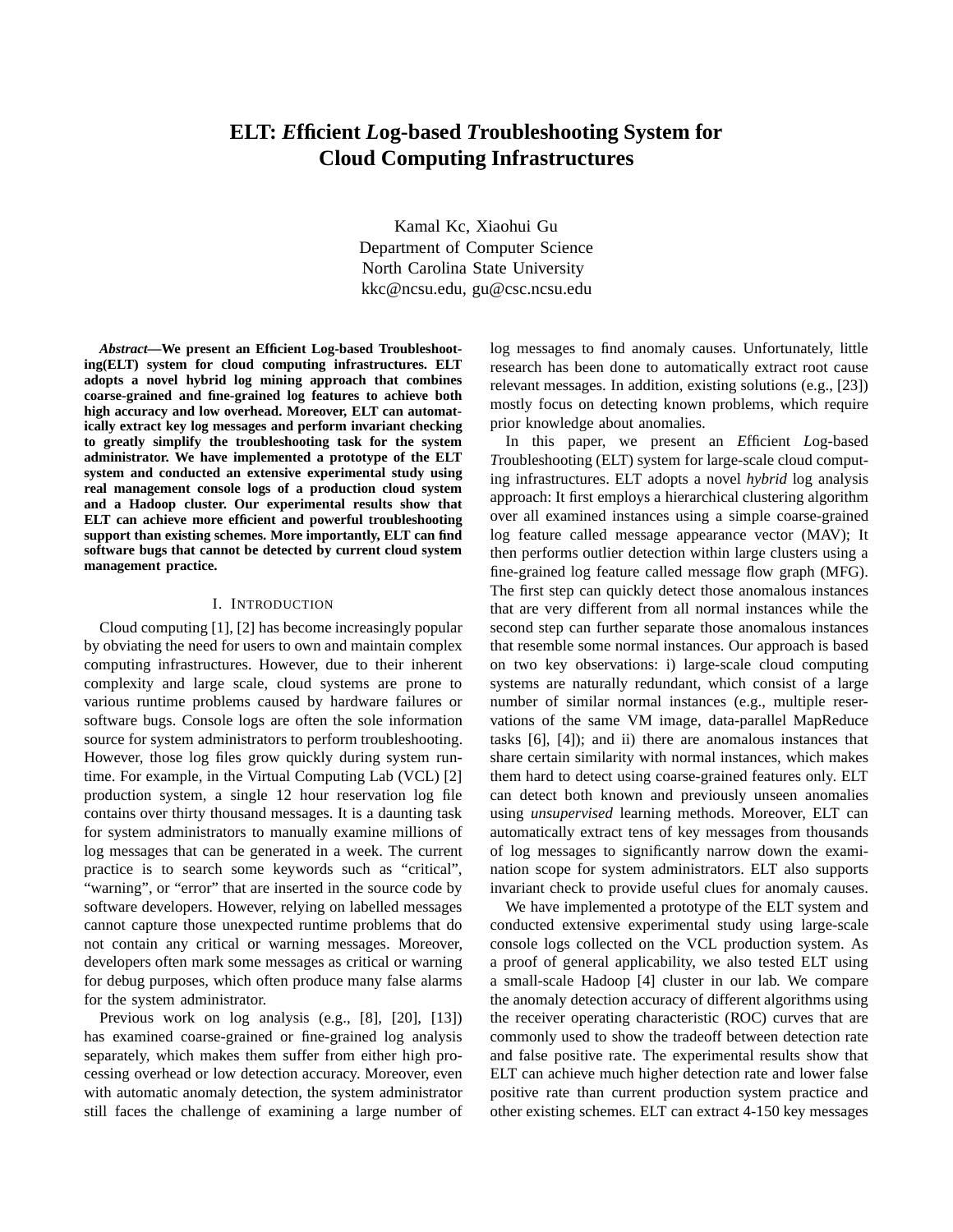VCL log message:

2010-04-27 13:22:03|18457|952414:1027953|new|OS.pm: wait\_for\_response(479)|waiting for vclf1-5 to respond to SSH, maximum of 600 seconds

```
Hadoop log message:
```
2011-03-25 23:47:01,380 INFO org.apache.hadoop.mapred. TaskTracker: Task attempt\_201103252330\_0001\_m\_000033 \_0 is in commit-pending, task state:COMMIT\_PENDING

Figure 1. Production system console log message examples.

from large log files containing over 30K messages. Our invariant check scheme successfully found two software bugs in the VCL production system. ELT is light weight, which has more than one order of magnitude less overhead than fine-grained log analysis schemes. Performing invariant check over extracted messages reduces the check time by more than three orders of magnitude compared with checking against whole log files.

The rest of the paper is organized as follows. Section II presents the overview. Section III presents the design details of our approach. Section IV presents the implementation and experimental evaluation. Section V compares our work with related work. Finally, the paper concludes in Section VI.

### II. BACKGROUND AND SYSTEM OVERVIEW

Cloud systems often continuously produce console logs to record management operations during system runtime. In this work, we use the virtual computing lab (VCL) [2] and a Hadoop cluster [4] as our case study examples. VCL is a production cloud system that operates in a similar way as Amazon EC2 [1]. The system keeps a large number of virtual machine (VM) images recording different preconfigured reference systems (e.g., RedHat 4.3 with Hadoop, Windows 7 with Matlab). When the user submits a reservation request, one of the VCL management nodes creates the requested system by loading proper VM image files into the allocated hosts. Hadoop [4] is an open source implementation of Google's MapReduce system [6], which is one of the most representative data-intensive applications running in cloud.

Figure 1 shows two examples of console log messages produced by a VCL management node and a Hadoop tasktracker node. VCL log files record reservation operations such as host allocation, image loading, node reclaim, and others. Each log message consists of a set of fields separated by the pipe symbol ("|"). The message fields include *time stamp*, *process identifier*, *request identifier*, *reservation identifier*, *reservation state*, *caller information*, and *message content*. Hadoop log files record task operations such as creation, deletion, progress report, cleanup, and others. Each log message contains fields separated by blank spaces. The message fields are *time stamp*, *log level*, *output class name*, and *message content*.



Figure 2. The ELT system architecture.

In order to efficiently parse millions of log messages in a short period of time, we first extract a set of message templates to represent many different log messages. The message template consists of two parts: the text that does not change and the text that changes. We refer to the text that does not change as *message type* and the text that changes based on variable values as *message variables*. The log message template matching process only uses the message type part by replacing those message variables with the "\*" symbol. In our experiments, we extracted 4164 message templates from the Apache VCL source version 2.1 and 167 message templates from the source files (mapred folder) of the Hadoop version 0.20.2. If the number of the message templates is large (e.g., VCL logs), we store all message templates in a hash table to achieve fast matching. Since the log message often consists of the code module name (e.g., OS.pm in the log message shown in Figure 1) where the message is generated, we hash log message templates using their code module names.

ELT explores a novel hybrid log mining approach to achieve efficient troubleshooting for cloud computing infrastructures, illustrated by Figure 2. ELT first groups log messages based on a certain identifier (e.g., reservation ID in VCL, task ID/task attempt ID in Hadoop) into different log files. Thus, each log file records all the execution operations for one troubleshooting instance (e.g., one reservation in VCL, one map/reduce task in Hadoop). ELT then parses each log file to extract a coarse-grained log feature called *message appearance vector* (MAV) and a fine-grained log feature called *message flow graph* (MFG). The MAV feature only captures which types of messages appear in the log file while the MFG feature captures the transition patterns between different types of messages.

Next, ELT performs hierarchical clustering over the log files of all troubleshooting instances using the MAV feature. The system will get two different types of clusters: i) small clusters consisting of anomalous instances only; and ii) large clusters consisting of both anomalous and normal instances. The system performs outlier detection within those large clusters using the fine-grained MFG feature to further separate the anomalous instances from normal ones.

After the anomalous instances are identified, ELT automatically extracts key messages that are most relevant to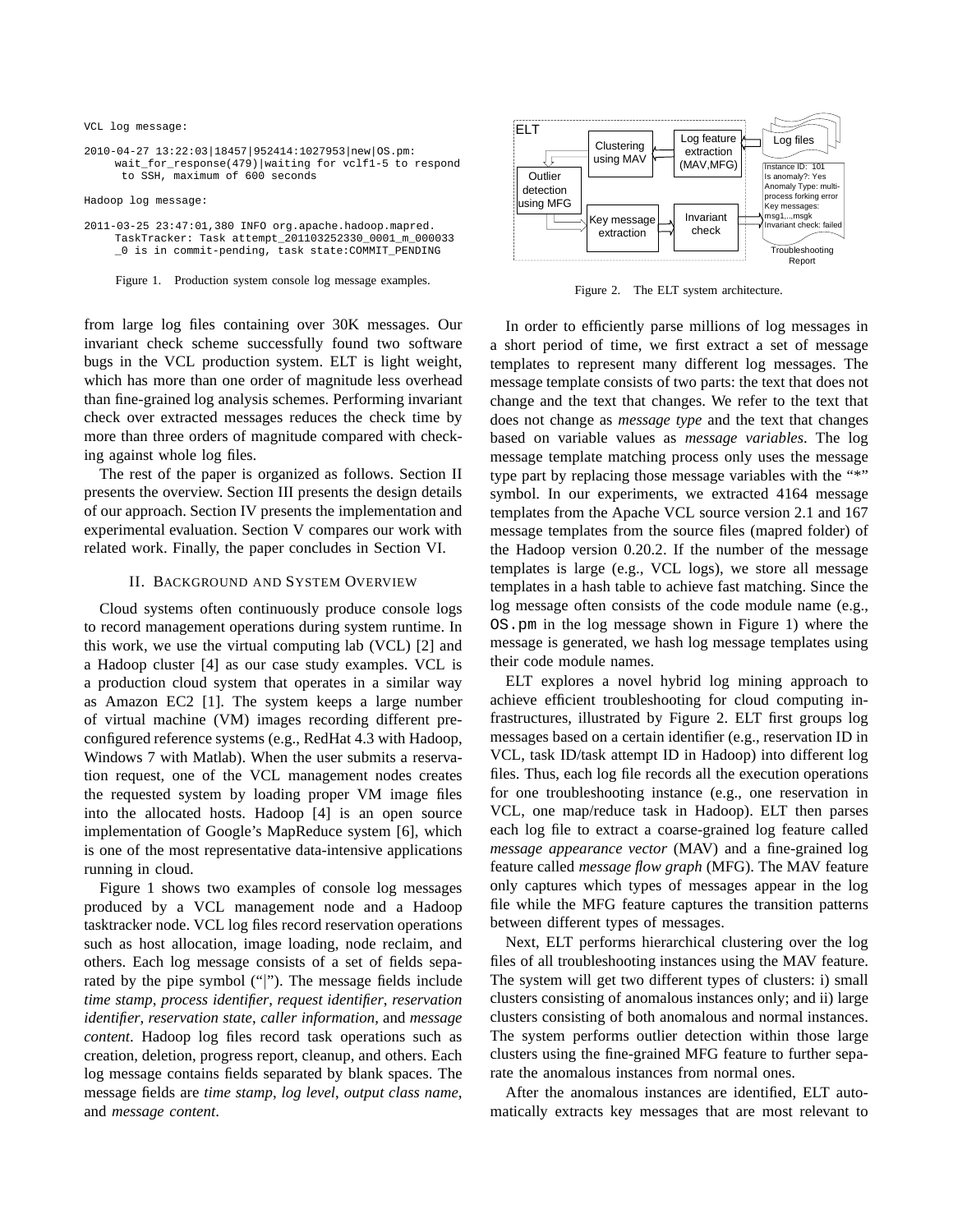anomaly root causes. This is done by performing clustering over the *difference logs* of all anomalous instances. The *difference log* of an anomalous instance contains those messages that are not found in normal instances. Each of the resulting cluster represents an anomaly type and key messages for each anomaly type are the common message sequences among the anomalous instances of the same anomaly type. ELT provides further automatic troubleshooting support by checking system specific invariants over extracted key messages to provide useful clues for the anomaly causes.

**Assumptions.** Our current system implementation relies on the source code to extract message templates. This assumption is similar to previous console log analysis system [20]. Previous work also proposed techniques to extract message templates from log files without the need for source code [19]. Our work can easily leverage those techniques to eliminate the source code requirement if the source code is hard to obtain. Our clustering-based anomaly detection approach is based on the premises that the number of normal instances is larger than that of the anomalous ones, and each instance type (e.g., reservation of certain VM image) has abundant normal instances. During our experiments, we found that large-scale cloud computing environments generally follow our assumptions. Another assumption of our approach is that the anomalous instances contain either different log messages or different log message sequences from normal instances. We have found that most of the anomalous instances in cloud systems such as VCL and Hadoop follow this behavior.

## III. SYSTEM DESIGN

In this section, we present the design details of our system. We first describe the hybrid log feature extraction scheme followed by the hybrid log mining scheme. Next, we present the key message extraction and invariant check schemes.

#### *A. Hybrid Log Feature Extraction*

To achieve efficient log-based troubleshooting, the first step is to extract proper log features to characterize different instances. ELT first extracts the simple MAV log feature to describe the presence or absence of different message templates in each log file. Since the message templates present in the log file correlate with the system operations, MAV reflects which operations are conducted during the runtime of the examined instance. The size of MAV equals to the total number of message templates. The  $i^{th}$  element value in the vector is set to be 1 if the  $i<sup>th</sup>$  message template is present in the log file. Otherwise, it is set to be 0. For example, if the total number of message templates is 4 and a log file contains message templates 1 and 3, the MAV of this log file is  $[1,0,1,0]$ .

We chose MAV rather than previously used message frequency feature [20] because it is more robust. MAV is not



Figure 3. Message flow graph (MFG) construction.

susceptible to repeating messages that often appear during normal operations. For example, in VCL, the management node continuously polls the reserved host, which results in some messages appearing frequently in the logs. Under such circumstances, the message frequency feature may cause false alarms by incorrectly categorizing reservations with different durations.

Examining MAV alone is insufficient since MAV cannot capture the execution sequence information. Thus, MAV can not distinguish two instances that consist of the same set of operations but executed in different orders. To address the problem, ELT extracts the fine-grained MFG log feature to capture the transition patterns among different message templates. The graph nodes in an MFG are message template identifiers and the edge from a node  $i$  and to a node  $j$  denotes that the message template  $i$  appears right before the message template  $j$  at least once. For example, Figure 3 shows an example of MFG for a VCL log snippet. The numbers in square brackets are the message template identifiers. In this example, the message sequence  $2 \rightarrow 3 \rightarrow 4 \rightarrow 5 \rightarrow 6$  is the first round of check for ssh service. During this check, the management node waits for some time to accommodate the boot delay. After the first round, the management node iteratively performs ssh service check in the loop  $2 \rightarrow 7 \rightarrow$  $6 \rightarrow 2$ . The loop terminates after the ssh service starts.

The console log message sequence reflects the execution sequence in the code path. Thus, MFG is useful for finding differences between instances that contain similar messages. Difference between the MFGs of two similar instances would indicate that there exist different execution sequences between them even though they have similar operations. However, the drawback of the MFG feature is its complexity. Analyzing the MFGs for all log files will inevitably incur big processing overhead. Thus, we need to design a hybrid log analysis algorithm that can leverage the advantages of both log features but still keep the log processing overhead low. We will describe the details of our log analysis algorithm in the next section.

# *B. Hybrid Log Analysis*

We propose a new hybrid log analysis scheme that can achieve both high accuracy and low overhead. The hybrid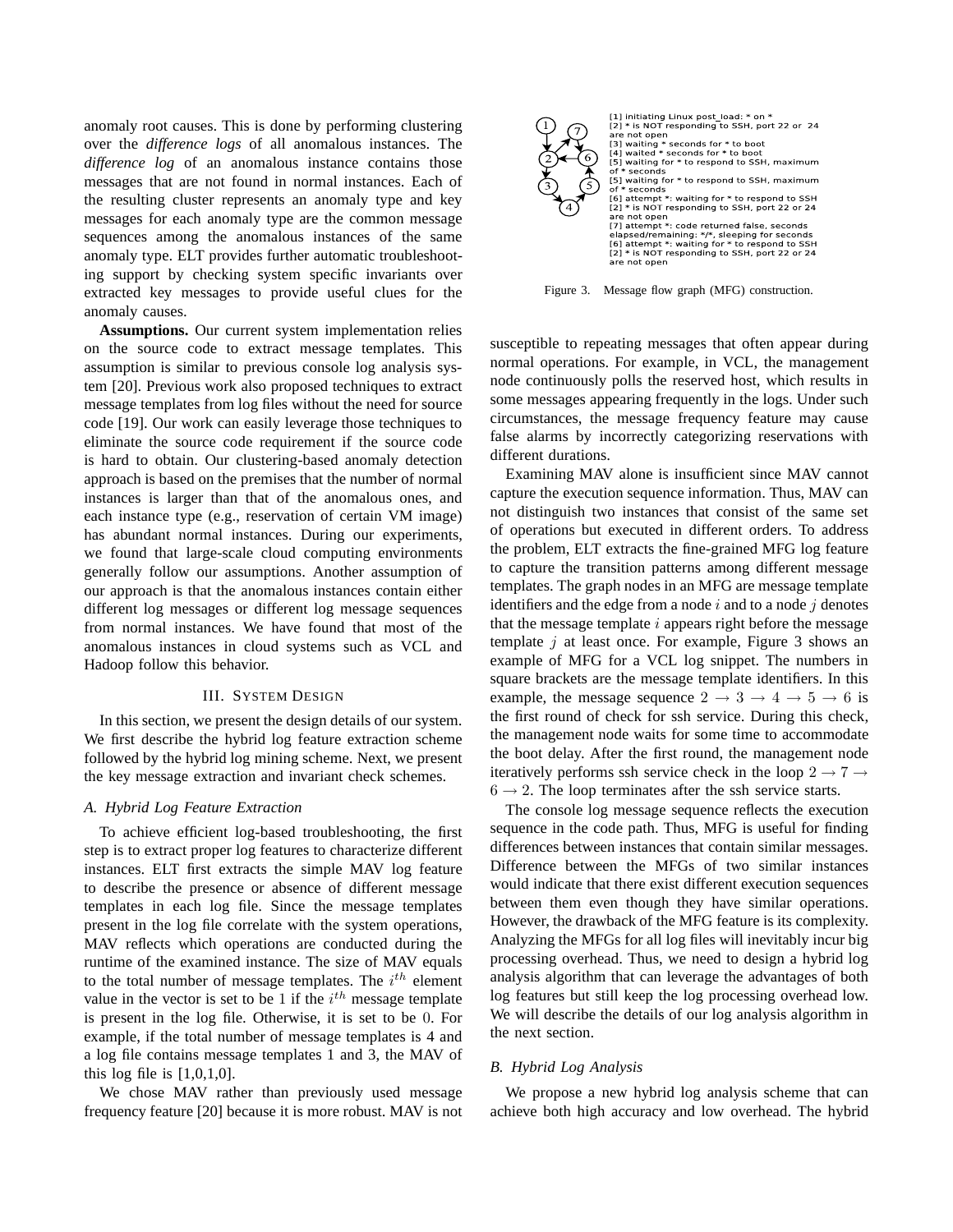

Figure 4. Hybrid log analysis scheme.

log analysis algorithm consists of two steps, illustrated by Figure 4. First, we employ a hierarchical clustering algorithm using the MAV log feature to quickly obtain groups of instances with similar characteristics. Second, we perform a nearest neighbor based outlier detection within each group using the MFG log feature to accurately detect abnormal instances. We describe both steps in detail as follows.

*1) Clustering using MAV:* We employ a hierarchical clustering algorithm [10] to obtain groups of instances with similar characteristics. We choose hierarchical clustering over other common clustering techniques such as k-means and its variations because we do not want to make assumptions on the number of clusters that will form during production run. We use MAV in the clustering process for two reasons. First, MAV allows the clustering algorithm to form groups of instances with similar operations. Second, the cost of using MAV over all instances is much smaller than the cost of using fine-grained feature such as MFG.

We start from a single cluster containing all instances and continuously split a large cluster into two smaller ones. This process repeats until there isn't any cluster that can be split. Typically, hierarchical clustering uses dendogram height based stopping criterion which is not easy to determine algorithmnically. Due to this reason, our work uses *cluster diameter* as the stopping criterion. The cluster diameter denotes the largest distance between any two objects in a cluster. Any cluster with diameter greater than a specified threshold (e.g., 40) is selected for splitting. During each splitting step, we employ the k-medoid  $(k = 2)$  clustering algorithm to split a large cluster into two new smaller clusters.

We define the distance between two instances as the Manhattan distance between the MAVs of the two instances' log files. Let  $D(L_i, L_j)$  denote the distance between two log files  $L_i$  and  $L_j$ . Let  $[m_{i1}, ..., m_{ip}]$  and  $[m_{i1}, ..., m_{ip}]$ denote the MAVs of the two log files. We formally define the distance as follows,

$$
D(L_i, L_j) = \sum_{k=1}^{p} |m_{ik} - m_{jk}|
$$
 (1)

The result of the clustering process is a collection of clusters of different sizes. Based on the premise that anomalous instances are relatively infrequent and contain different messages, most abnormal instances should form separate small clusters by themselves. However, in some cases of real systems, both normal and abnormal instances may contain similar messages. Thus, we cannot distinguish anomalous instances from normal ones based on the MAV feature only. To handle those cases, we perform outlier detection within all large clusters (e.g., size  $> 4$ ) to further pinpoint those anomalous instances that mix together with normal ones in the same cluster. The size value (eg. 4) is an empirically decided value. We believe that large cluster size threshold can be methodically derived in an online version of ELT scheme. In online operation, our scheme is less sensitive to the small cluster size selection since the anomaly always starts from a small cluster and normal operations often have sufficient number of instances in a large-scale cloud computing environments.

*2) Outlier Detection using MFG:* The instances in the same cluster contain a similar set of message types but can have different message sequences. We use the MFG feature to distinguish those instances with different message sequences. We perform outlier detection using the MFG feature within each large cluster to further pinpoint anomalous instances. We use the graph edit distance to define the distance of two instances' MFGs. The graph edit distance between two graphs is the number of edge additions or deletions required to transform one graph to the other.

We use the nearest neighbor technique [18] to perform outlier detection. We compute pairwise graph edit distance between the MFGs of every two instances within the cluster. We define the nearest neighbor distance as the shortest distance for each instance. We label an instance as anomalous if its nearest neighbor distance is greater than the threshold  $X + 2\delta$ , where X is the mean of all the nearest neighbor distances and  $\delta$  is the standard deviation. Note that we only process the MFG feature within each cluster rather than over all the instances. As we will show later in our experiment results, the hybrid log analysis approach can significantly reduce the processing overhead by more than one order of magnitude compared to the scheme using the MFG feature only over all instances.

#### *C. Key Message Extraction*

Although automatic anomaly detection is very helpful, the system administrator still faces the dismal task of examining each anomalous instance containing thousands of messages for problem diagnosis. To further simplify the troubleshooting task, ELT provides key message extraction support, which can narrow down a small number of log messages that are most relevant to the anomaly cause. Our key message extraction scheme consists of three steps shown in Figure 5.

First, we obtain a difference log called *difflog* for each anomalous instance by comparing it with normal instances. We use the MFG feature during the difflog generation. If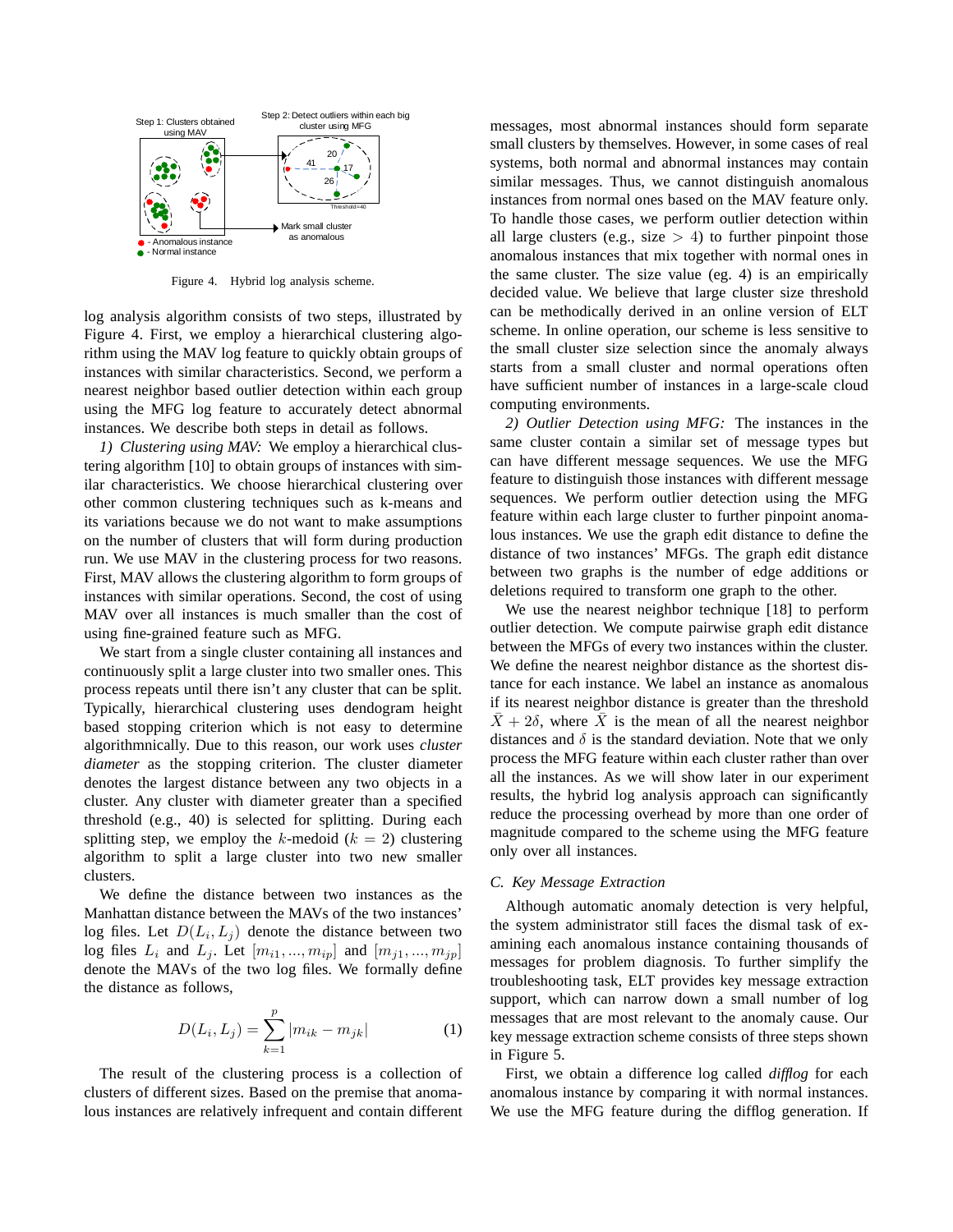

c. Obtaining key messages.

Figure 5. Key message extraction.

an edge in the anomalous instance's MFG is not present in any of those normal instances's MFGs to which it is compared, we add the sequence of the message templates denoted by the edge together with all message occurrences matching the sequence into the difflog of the anomalous instance. For example, in Figure 5(a), the unique MFG edges of the anomalous instance are  $1 \rightarrow 2$  and  $4 \rightarrow 6$ . We add all occurrences of the message sequence  $(1, 2, 4, 6)$  into its difflog. For the anomalous instance that belongs to a large cluster, we compare its MFG with the cluster medoid. For the anomalous instance that belongs to a small cluster, we compare its MFG with the medoids of all large clusters (i.e., the representatives of all normal instances).

Second, we extract the MAV features for all derived difflogs. We then perform hierarchical clustering over all difflogs using their MAVs to identify different anomaly types. The clustering algorithm used for difflogs is the same as the one used for processing original log files. As a result, we can identify different types of anomalies and the anomalous instances belonging to the same anomaly type will be grouped together in one cluster. For example, in Figure 5, we identify two anomaly types, each of which includes two instances.

Third, we extract common message template sequences among all the instances belonging to the same anomaly type by comparing their MFGs. For example, in Figure 5, if the edge  $1 \rightarrow 2$  appears in both instances of the anomaly type 1, we add the message template sequence  $(1, 2)$  into the common message template. Next, we match the message template sequence with the original log messages stored in the difflogs of all anomalous instances. If there are multiple matching message sequences in different instances, ELT 13:38:28|**24817**|..|new|..|collected public hostname=host1

13:38:31|**27609**|..|new|..|executing SSH command on host1: .. '/ usr/sbin/useradd -u 32494 .. 13:38:31|**27609**|..|new|..|SSH command executed on host1, returning (0, "none") 13:38:33|**24817**|..|new|..|SSH command executed on host1, '/usr/

sbin/useradd -u 32494 .. 13:38:33|**24817**|..|new|..|detected user already has account 13:38:33|**24817**|..|new|..|executing SSH command on host1: '/ usr/sbin/userdel -u 32494'

#### Figure 6. Key messages extracted for the multiprocess forking error.

outputs all of them.

#### *D. Invariant Checking Over Key Messages*

By extracting a small number of key messages, ELT can speedup the troubleshooting task for the system administrator. To further automate the log-based troubleshooting process, ELT supports invariant checking to provide more clues for the anomaly causes. We observe that many real world systems need to preserve certain invariants. Violations of those invariants indicate incorrect operations. For example, in VCL, the system needs to preserve the following invariants: 1) a reservation request cannot be processed by multiple processes simultaneously; and 2) simultaneous commands (e.g., remote ssh) should return the same output. Note that we do not use invariant checking to perform anomaly detection but instead only use it to extract more properties about the detected anomalous instances. We assume that the invariants are specified beforehand and can be readily tested.

Figure 6 shows an example of the extracted key messages for an anomalous VCL reservation request with the *multiprocess forking error*. We can see that the log file contains two interleaving processes (process 24817 and process 27609) performing the new state operations simultaneously. We detected this bug by performing invariant check over all the processes in the extracted key messages. We first derived the execution intervals defined by the start and end timestamps for all processes. We then checked whether the execution intervals of different processes overlap with each other. In Figure 6, we can see that the process 24817 and the process 27609 have overlapped execution interval. This bug has been reported to the VCL bug database (bug entry VCL-149). Note that this bug cannot be detected by the current VCL management practice since the failed reservation request does not include any critical or warning message.

ELT allows system administrators to specify the system invariants it should check. Performing invariant checks over the extracted key messages is relatively inexpensive compared to the entire log. Although we can perform some invariant checks over original log files, it is more efficient to perform invariant check over the extracted messages. For example, in the multiprocess forking error example, a single reservation may contain a large number of processes for long running reservations. The cost of performing the invariant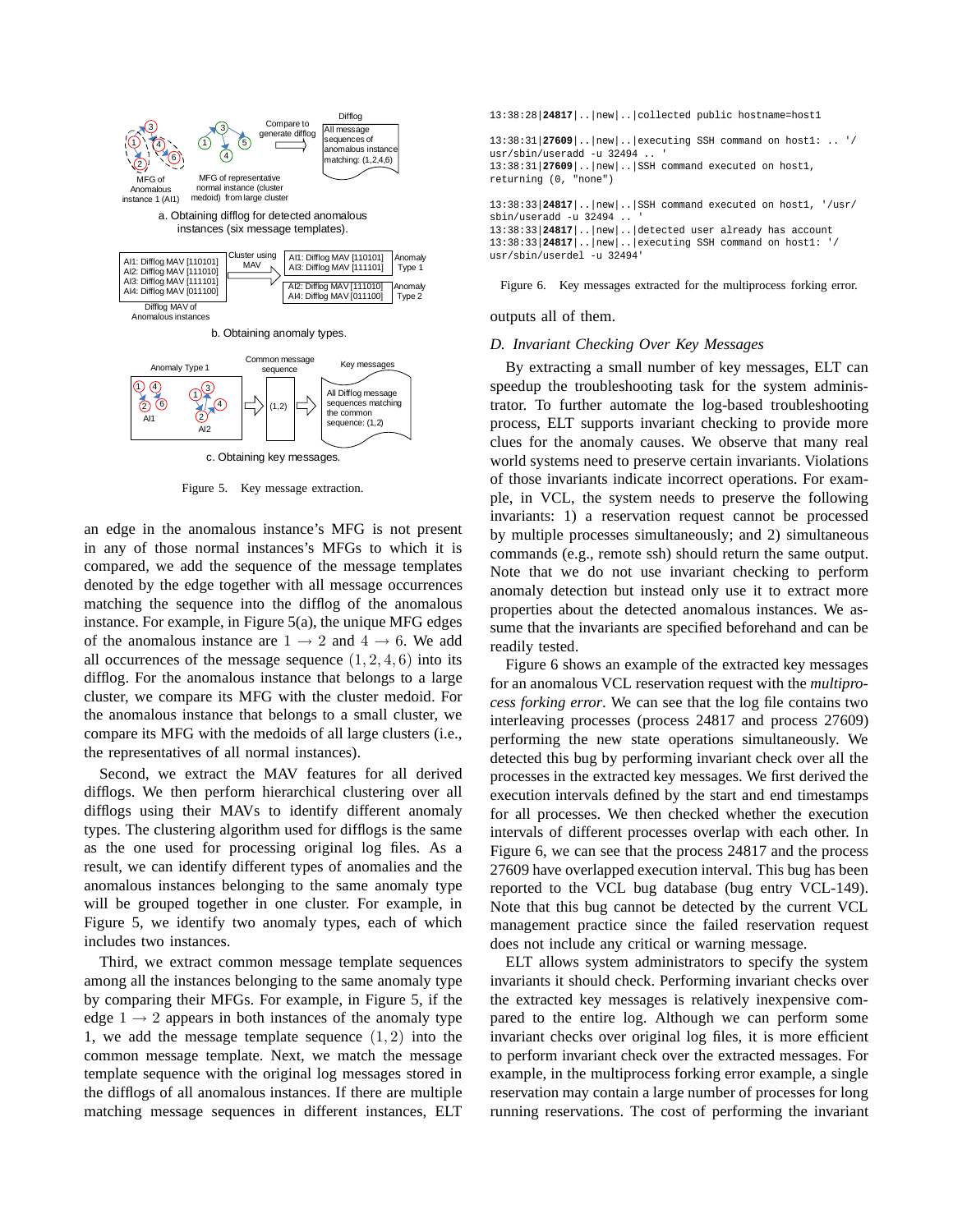check over the entire log file is  $O(N^2)$ , where N is the number of processes included in the log file. In contrast, the extracted key messages only include a few processes, which can significantly shorten the checking time.

# IV. EXPERIMENTAL EVALUATION

In this section,we present our prototype implementation and experimental evaluation results. We applied ELT to three production logs of the VCL system and MapReduce execution logs of a Hadoop cluster.

# *A. Implementation and Experiment Setup*

We have implemented a prototype of ELT in about 6K lines of C/C++ code. The prototype consists of five major modules: 1) log parser, 2) clustering, 3) outlier detection, 4) key message extraction, and 5) invariant check. When we apply ELT to different system logs, we only need to modify the log parser module. We used adjacency list to represent the MFG. For matrix operations, we used the armadillo library [3].

We now describe the log parser implementations for VCL and Hadoop systems. The VCL codebase is written in Perl. It uses the function " $notify()$ " to produce the console log message. The third argument of the notify function call contains the log message. Thus, the log parser greps the VCL source code for notify() function calls and then parses the third argument of each function call to extract a message template. The message template may contain perl variables which typically start with a "\$" or "@" symbol. We assign a unique identifier to each message template. In our experiments, we extracted 4164 message templates from the Apache VCL source version 2.1 [2].

We use a simple approach to extract message templates from the Hadoop source code. Hadoop is written in Java. The functions of LOG object, LOG.info(), LOG.warn(), LOG.error() and LOG.fatal() output the log messages. Our log parser greps those functions from the source code to form the templates by separating parts enclosed in double quotes (") as fixed texts and parts not enclosed as variables. We extracted 167 message templates from the source files in the mapred folder of the Hadoop version 0.20.2. For simplicity, our current log parser did not use the abstract syntax tree to disambiguate the templates that may have different stream combination values due to known variable values and object function calls such as toString(). We can extract more templates by applying the abstract syntax tree, which can further improve the accuracy of our anomaly detection algorithms. However, as we will show later, ELT can achieve very good detection accuracy for Hadoop console logs even with only 167 message templates.

Table I shows the detailed information of the log datasets used in our experiments. VCL-1, VCL-2 and VCL-3 are the production logs produced by six different VCL management nodes during a 60 day period from April 1st to May

| <b>System</b>                | Log<br>messages | anomalous)<br>instances,<br>total<br>instances) | <b>Message</b><br>templates | Log size |
|------------------------------|-----------------|-------------------------------------------------|-----------------------------|----------|
| $VCL-1$                      | 2 million       | (39,623)                                        | 4164                        | 240 MB   |
| $VCL-2$                      | 20 million      | (172, 3655)                                     | 4164                        | $2.6$ GB |
| VCL-3                        | 17 million      | (43, 1114)                                      | 4164                        | $2.0$ GB |
| $\overline{\text{Hadoop-1}}$ | 2 million       | (257, 18224)                                    | 167                         | 300 MB   |
| Hadoop-2                     | 6.8 million     | (975, 68561)                                    | 167                         | GB       |

Table I DATASETS USED DURING EXPERIMENTS.

31st, 2010. During this period, reservations were made for various softwares such as Matlab, Openoffice, educational software for class projects, Linux system, and others. VCL-1 contains only Linux reservation logs. VCL-2 contains Linux and Windows reservation logs produced by the first management node. VCL-3 contains Linux and Windows reservation logs produced by the second management node. Hadoop-1 and Hadoop-2 are the Hadoop logs produced by running MapReduce sort applications on a 20 node cluster during a period of 5 days. Hadoop-1 is the subset of Hadoop-2 dataset. All log analysis experiments were conducted on a Quad core 2.66 GHz Intel processor (8GB RAM) machine running Linux kernel 2.6.32.

The VCL and Hadoop system logs used in our experiment are single files that contain log messages for all troubleshooting instances. When we process the system logs, we group log messages based on the instances. Each of these instances is represented as a separate log file. So, the number of log files ELT uses is the same as the number of instances shown in Table I.

We evaluate our system in terms of both detection accuracy and processing overhead. Let  $N_{tp}$ ,  $N_{fn}$ ,  $N_{fp}$  and  $N_{tn}$  denote the total number of true positive, false negative, false positive and true negative observations, respectively. We calculate the detection rate  $A_D$  and false alarm rate  $A_F$ in a standard way as follows,

$$
A_D = \frac{N_{tp}}{N_{tp} + N_{fn}}, A_F = \frac{N_{fp}}{N_{fp} + N_{tn}} \tag{2}
$$

We used the receiver operating characteristic (ROC) curve to show the tradeoff between  $A_D$  and  $A_F$  for different anomaly detection algorithms.

To identify true anomalies in the VCL logs, we spent several weeks on manually examining the VCL log files. We first use our clustering algorithms to separate different log files into different groups. We then manually examine each instance in one group based on the specific messages appeared in the instance. After manually identified those anomalies, we confirmed with VCL developers on our manual inspection results. For Hadoop log files, we injected faults on a subset of MapReduce tasks. We thus know which tasks are true anomalies.

For comparison, we also implemented a set of alternative console log analysis schemes: 1) *Critical keyword*: this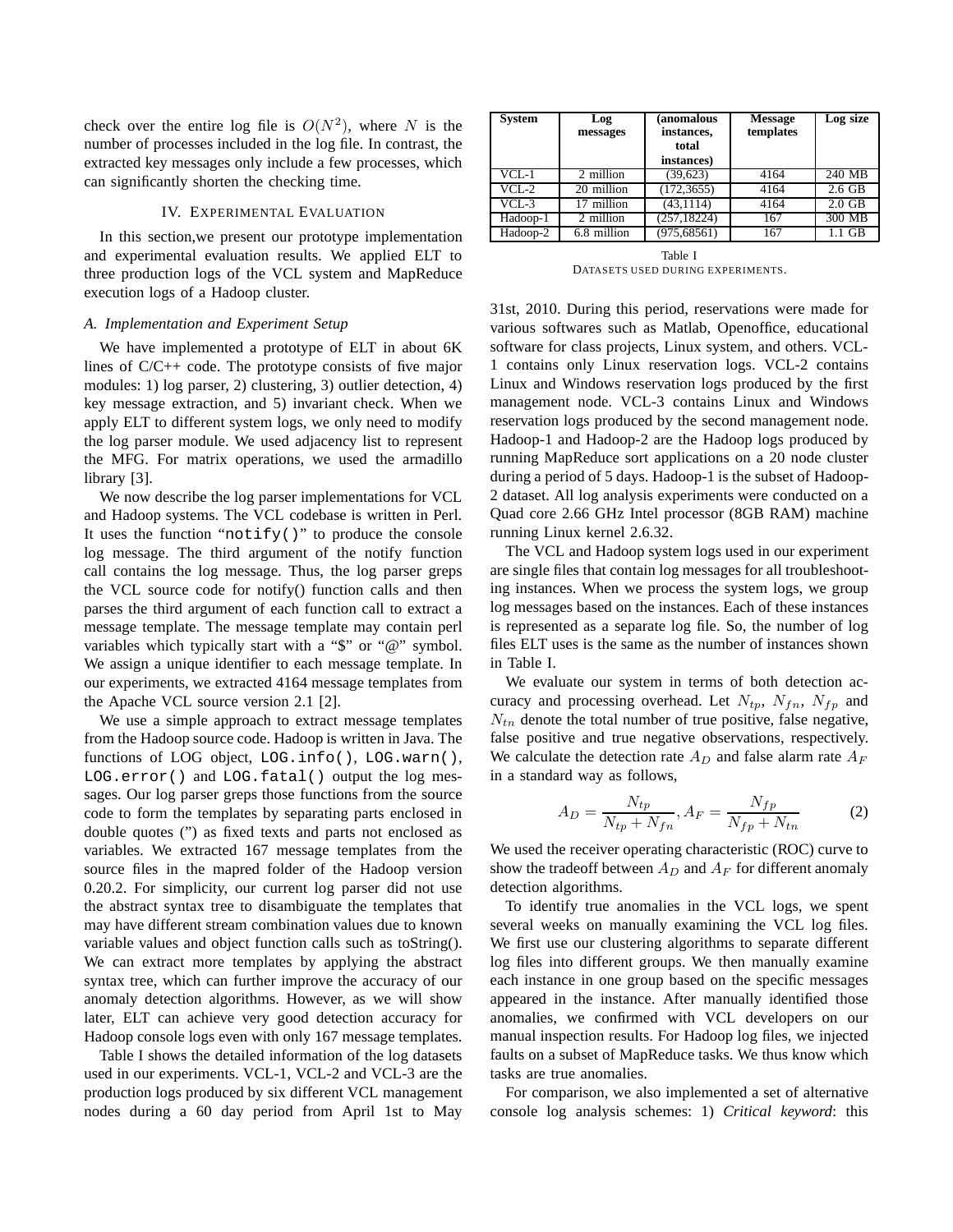scheme marks an instance as anomalous if its console log file contains the keyword "critical". Current VCL production system management adopts this approach and a critical message will immediately trigger an alert email sent to the system administrator; 2) *Warning keyword*: this scheme relies on warning messages to detect anomalous instances. Since developers tend to include many warning messages for debugging purposes, this scheme will inevitably mark many instances as anomalous; 3) *PCA*: this scheme applies principle component analysis using the message frequency vector (MFV) feature to detect anomalies, which has been used by previous console log analysis system [20]; 4) *Clustering*  $+ NN MFG$ : this scheme uses the same hybrid log analysis algorithms as ELT but uses the fine-grained log feature MFG for both clustering and outlier detection; and 5) *PCA MFG*: this scheme uses the same PCA scheme as in [20] but uses the fine-grained log feature MFG instead of MFV.

# *B. VCL Results*

Table II shows all anomalies present in the VCL production log files we processed. Among the listed anomalies, *multi-process forking error* and *multiple attempts to delete user error* do not contain any warning or critical message. The management node normally processes a reservation with one process at a time. But, due to a bug in the software, for some reservation instances, there were two redundant processes performing node allocation, causing the *multiprocess forking error*. Both processes then attempted to create user account on the reserved host, setting different passwords on each attempt. Depending on which process notifies the user, the user might be provided with a wrong password and locked out of successfully reserved host. In the case of the *multiple attempts to delete user error*, a bug in the user deletion handling module makes the management node to issue a repeated delete command. The second delete command attempts to delete an already deleted user and the management node is not able to correctly process the return result. ELT can successfully detect both unexpected bugs in all examined anomalous instances.

Figure 7 shows the anomaly detection accuracy comparison results among different log analysis schemes for the three VCL datasets. We evaluate the detection accuracy of different schemes using the Receiver Operating Characteristics (ROC) curves, which are commonly used to show the tradeoff between detection accuracy and false alarm rate. The x-axis and y-axis are false alarm rate  $(A_F)$  and detection rate  $(A<sub>D</sub>)$  defined in Equation 2. We derive the ROC curve for ELT by tuning the diameter from 0 to 500. For VCL, we mark cluster of size smaller than 4 as anomalous cluster. This size value is empirically decided. We derive the ROC curve for PCA by changing the confidence interval of the Qstatistic value of the projections on non-significant principal components from 0 to 100%. Since the critical keyword and

| <b>Anomaly Types</b>       | <b>Description</b>                          |  |  |
|----------------------------|---------------------------------------------|--|--|
| Image reloading failure    | Occurs when the reloading operation fails   |  |  |
|                            | twice to establish a new reservation.       |  |  |
| Sanitization failure       | Occurs when user account and activity are   |  |  |
|                            | not cleared successfully during the reclaim |  |  |
|                            | operation.                                  |  |  |
| Overlapping reservations   | Occurs when more than one reservation is    |  |  |
|                            | made on the single host.                    |  |  |
| *Multi-process forking     | Occurs when more than one process           |  |  |
| error                      | performs same state operation at the same   |  |  |
|                            | time.                                       |  |  |
| *Multiple attempts to      | Occurs when the management node             |  |  |
| delete user                | attempts to delete the same user account    |  |  |
|                            | more than once.                             |  |  |
| Reservation host not in    | Occurs when the management node is not      |  |  |
| contact                    | able to establish ssh connection with the   |  |  |
|                            | reserved host after the host was reserved   |  |  |
|                            | successfully.                               |  |  |
| Reservation failure due to | Occurs when the reservation processing is   |  |  |
| cluster node failure       | not successful due to the failure of other  |  |  |
| dependency                 | dependent cluster nodes.                    |  |  |
| Predictive reloading       | Occurs when predictive reloading cannot be. |  |  |
| failure                    | performed at the end of a reservation.      |  |  |

Table II

VCL ANOMALY TYPES."\*" DENOTES UNEXPECTED ANOMALIES.

warning keyword schemes do not have tunable parameters, their ROC curves are not continuous.

The results show that the critical keyword scheme has very low detection rates for VCL-1 and VCL-2 datasets, and about 70% detection rate for VCL-3. In contrast, the warning keyword scheme has very high false positive rates for VCL-1 and VCL-2 datasets since many warning messages are inserted by developers for debugging purposes. For VCL-3, the warning keyword scheme can achieve 100% detection rate with a slight lower false positive rate than ELT. The critical/warning keyword methods work better for VCL-3 than VCL-1 and VCL-2. The reason is that most anomalous instances in VCL-3 are expected problems that contain critical failure messages and most normal instances do not contain any warning messages. Compared to PCA, ELT can achieve up to 530% higher detection rate (i.e., 95% v.s. 15% true positive rate in Figure 7(b)) under similar false alarm rates (i.e., 15% in Figure 7(b)). The reason is that PCA cannot detect those anomalous instances that share significant similarity with some normal instances while ELT can detect them. We did not show the ROC curves for the PCA MFG and Clustering + NN MFG algorithms since both of them are too expensive to be considered for practical use. We will show their overhead results in Section IV-D.

Table III shows the key message extraction and invariant checking results. We can see that ELT can extract 5 to 150 messages from log files containing 269 to 32957 messages on average. We use the full coverage metric to verify the correctness of the extracted messages. We say that the extracted messages have a full coverage if all the messages relevant to troubleshooting are included in the extracted messages. The invariant check results indicate whether a specific type of anomaly violates the system invariant. ELT also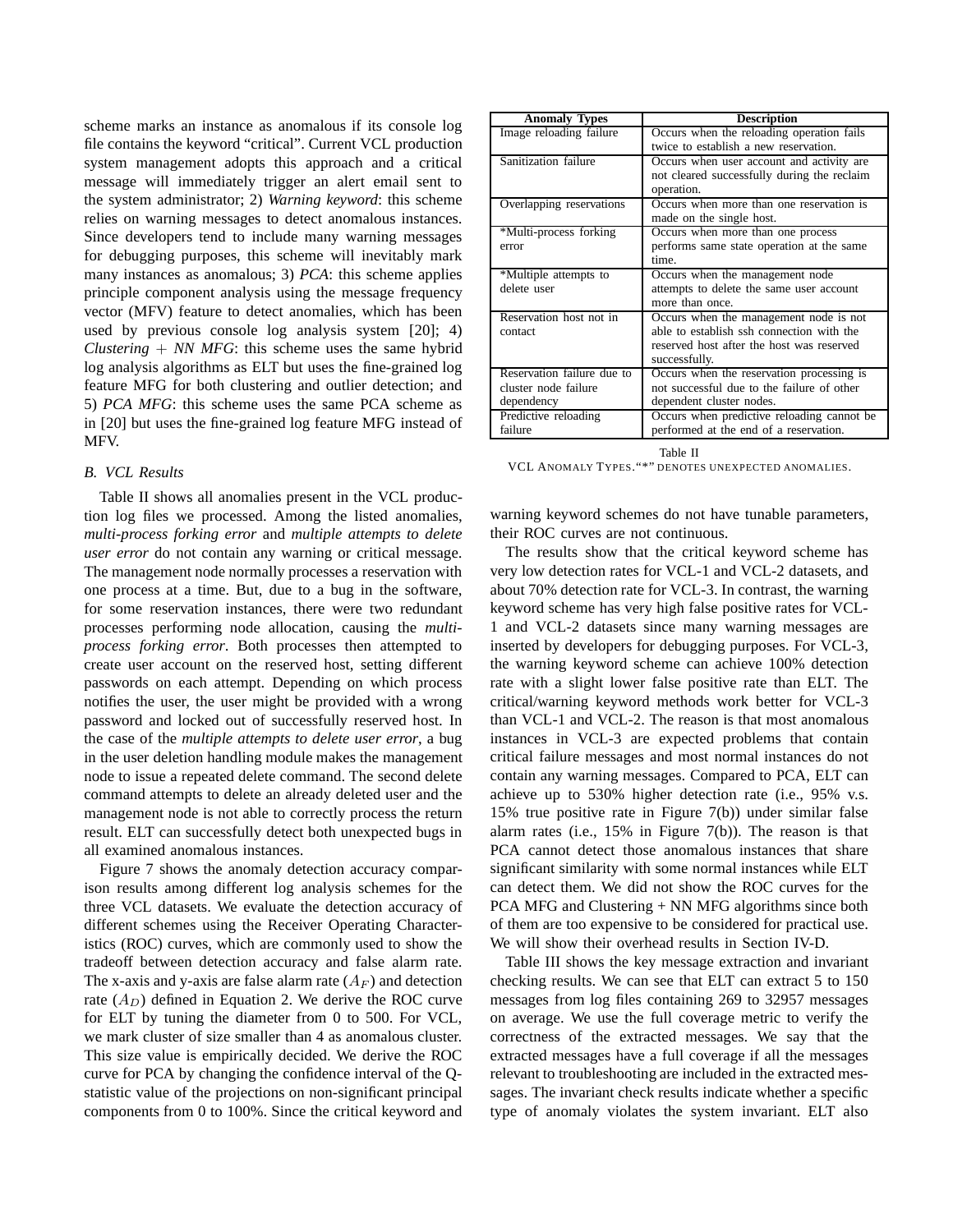

Figure 7. Anomaly detection accuracy comparison among different log analysis schemes.

| <b>Anomaly Types</b>    | Num. of         | Full   | <b>Invariant</b> |
|-------------------------|-----------------|--------|------------------|
|                         | extracted kev   | Cover- | check            |
|                         | msgs/total msgs | age    |                  |
| Image reloading failure | 18/540          | Yes    | Pass             |
| Sanitization Failure    | 22/594          | Yes    | Pass             |
| Overlapping             | 50/2395         | Yes    | Pass             |
| reservations            |                 |        |                  |
| Multi-process forking   | 150/4455        | Yes    | Fail             |
| error                   |                 |        |                  |
| Multiple attempts to    | 25/3036         | Yes    | Fail             |
| delete user             |                 |        |                  |
| Reservation host not in | 60/2574         | Yes    | Pass             |
| contact                 |                 |        |                  |
| Reservation failure due | 20/269          | Yes    | Pass             |
| to cluster node failure |                 |        |                  |
| dependency              |                 |        |                  |
| Predictive reloading    | 4/32957         | Yes    | Pass             |
| failure                 |                 |        |                  |

Table III STATISTICS IN TROUBLESHOOTING REPORT.

```
21:39:28|..|..|deleted|..|executing SSH command on host2: '/
usr/sbin/userdel u1'
21:39:28|..|..|deleted|..|SSH command executed on host2,
```

```
returning (0, "none")
```

```
21:39:28|..|..|deleted|..|executing SSH command on host2: '/
usr/sbin/userdel u1'
```
21:39:29|..|..|deleted|..|**SSH command executed on host2,** 

**returning (0, "userdel: user u1 does not exi...")** 21:39:29|..|..|deleted|..|attempted to delete usergroup for u1

Figure 8. Key messages extracted for multiple attempts to delete user.

successfully reduced the overhead of performing invariant check compared to the original log. For VCL-1, VCL-2 and VCL-3 datasets, the average per-instance invariant checking time was reduced from 600ms to 0.3ms, 67ms to 0.2ms, and 150ms to 0.2ms, respectively.

Figure 6 shows the snippet of the key messages extracted for multi-process forking error, which has been described in Section III-D. Figure 8 shows the snippet of the key messages extracted for the *multiple attempts to delete user error*. The remote commands issued to delete the user generate improper return code. Thus, the management node attempts to delete the user again. We have confirmed with VCL developers that the extracted key messages are able to identify the problem and are useful for troubleshooting.



Figure 9. Hadoop ROC curves.

#### *C. Hadoop Results*

We consider three types of anomalies in Hadoop MapReduce jobs: i) *memory leak bug* where some map tasks contain a memory leak bug that eventually makes the host run out of memory; 2) *non-responding task* where some map tasks contains an infinite loop bug, which causes the jobtracker to mark them as non-responding and kill them; and 3) *disk out of space* where some tasks failed after processing a large amount of data because the system ran out of disk space. We used the sort application processing the RandomWriter data, both of which are provided by the Hadoop software distribution.

Figure 9 shows the detection results for ELT and PCA schemes. The results show that ELT achieves similar detection accuracy as PCA. Both ELT and PCA can achieve much better detection accuracy for the Hadoop datasets than for the VCL datasets. The reason is because most anomalous tasks have very different features from all normal instances. Both ELT and PCA can easily detect such anomalies. Hadoop also contains relatively fewer number of message templates. As a result, the log features are easier to distinguish than VCL.

In contrast to VCL reservation instances, Hadoop task instances have relatively fewer log messages. Anomalous tasks contain even fewer log messages than normal tasks since anomalous tasks often last for a very short period of time. Figure 10 shows the key messages extracted for the *disk out of space* anomaly. The second message shows that no space is left on the Hadoop Distributed File System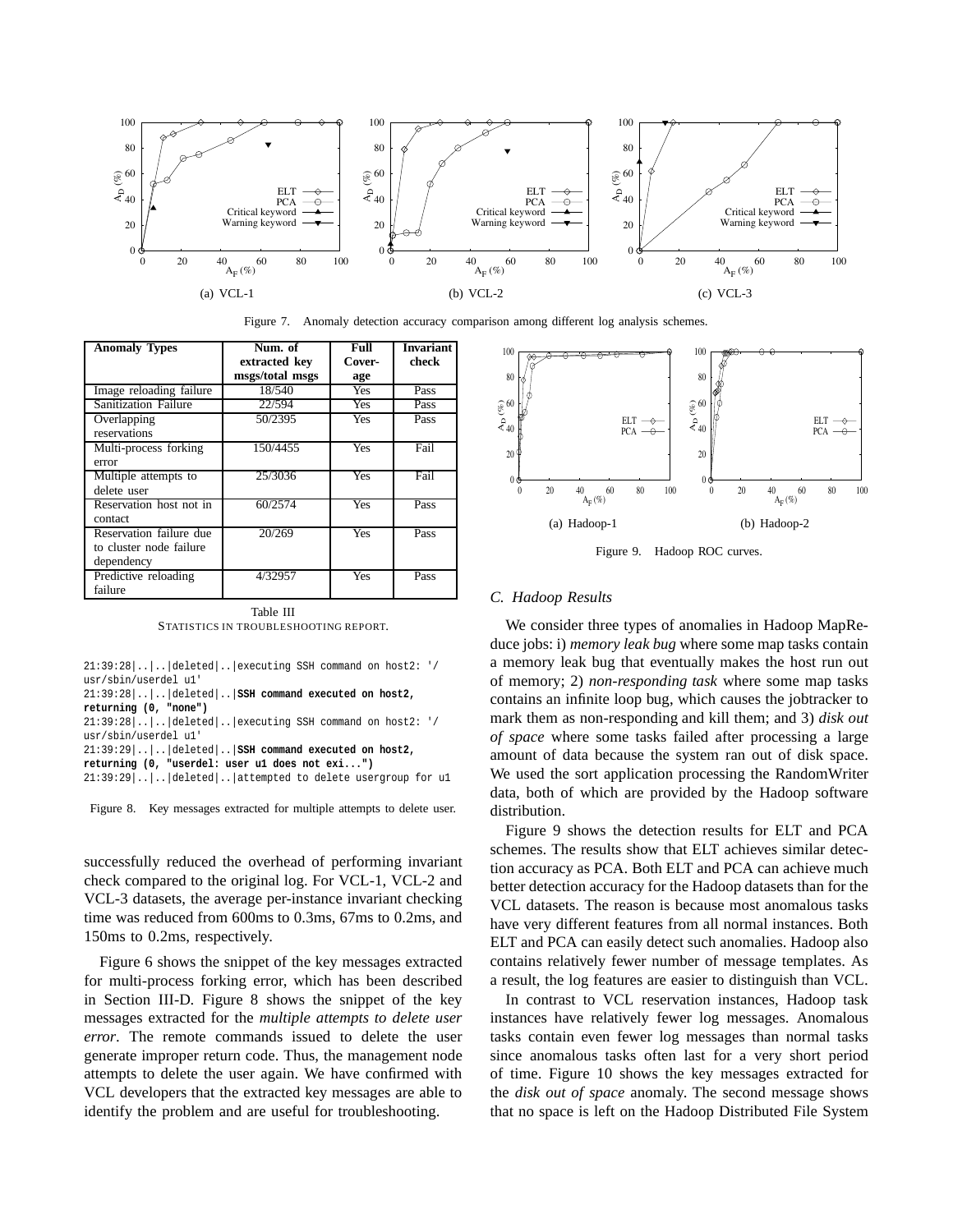In TaskLauncher, current free slots : 1 and trying to launch attempt\_201103252330\_0009\_r\_000018\_4 **Task: attempt\_201103252330\_0009\_r\_000018\_4 - Killed : java.io.IOException: No space left on device** attempt\_201103252330\_0009\_r\_000018\_4 done; removing files. LaunchTaskAction (registerTask): attempt\_201103252330\_0009\_r\_000018\_4 task's state:FAILED\_UNCLEAN

| <b>Dataset</b>            | ELT                                   | <b>PCA</b>                          | <b>PCA MFG</b>                 | <b>Clustering</b><br>$+NNMFG$   |
|---------------------------|---------------------------------------|-------------------------------------|--------------------------------|---------------------------------|
| $VCL-1$                   | $9\pm0.5$ min.<br>600MB               | $4\pm0.5$ min.<br>400MB             | Impractical<br>$($ >256TB)     | hours,<br>8<br>600MB            |
| $\overline{\text{VCL-2}}$ | $135\pm2$ min,<br>7 <sub>GB</sub>     | min,<br>$30+2$<br>3 <sub>GB</sub>   | Impractical<br>$($ >256TB)     | $>25$ hours.<br>7 <sub>GB</sub> |
| $VCI - 3$                 | min,<br>$20 \pm 1$<br>7 <sub>GB</sub> | min,<br>$18\pm1$<br>3 <sub>GB</sub> | Impractical<br>$($ >256TB)     | hours,<br>13<br>7 <sub>GB</sub> |
| Hadoop-1                  | min,<br>$31 \pm 1$<br>2GB             | min.<br>$10\pm1$<br>400MB           | $>8$ hours.<br>1 <sub>GB</sub> | $>15$ hours.<br>2GB             |
| Hadoop-2                  | $170 \pm 2$ min.<br>7GB               | min.<br>$25 \pm 1$<br>1.5GB         | $>10$ hours.<br>2.5GB          | $>20$ hours,<br>7GB             |

Figure 10. Hadoop key messages extracted for disk out of space error.

Table IV PROCESSING OVERHEAD COMPARISON.

(HDFS), and the task is subsequently killed. On average, the anomalous instance of this anomaly type contains about 20 messages while normal instance usually contains up to 100 messages.

## *D. Overhead Results*

Table IV shows the overhead comparison results. The results show that ELT has low processing overhead compared to other schemes (i.e., PCA MFG, Clustering+NN MFG) that use the fine-grained features. ELT achieves a low execution time of 9 minutes for VCL-1 and the highest of 170 minutes for Hadoop-2. The current prototype of ELT has larger memory consumption than PCA. The reason is mainly due to an unoptimized implementation for object allocations during the clustering process. We can significantly reduce the memory consumption of ELT by changing the object allocation implementation, which is part of our on-going work. PCA (using the message frequency vector) has the lowest runtime and memory consumption since it only uses coarse-grained log features. However, as shown by our previous results, PCA can only achieve very low detection accuracy for the VCL logs since the coarse-grained log feature cannot distinguish the anomalous instances that share certain similarity with some normal instances. PCA MFG cannot be run on a single machine for VCL datasets due to extremely high memory requirement (eg. >256TB). The high memory requirement is due to the space requirements of covariance matrix which is  $O(p^2)$ , where p is the size of feature vector (for the MFG of VCL,  $p = 4164 \times 4164$ ). PCA MFG also has relatively longer processing time for Hadoop datasets. Clustering+NN MFG also has very high processing overhead.

# V. RELATED WORK

Previous work has investigated unsupervised learning techniques for automatic log analysis. For example, Xu et. al [20] applied PCA based anomaly detection to Hadoop Distributed Filesystem (HDFS) console logs to identify the anomalous HDFS block instances. However, as we have shown in the experiments, PCA can only detect those anomalous instances that are very different from all normal instances. Moreover, PCA using the message frequency feature is very sensitive to repeating message patterns, which may cause high false positive rate of the PCA scheme. Lim et. al [13] applied frequency analysis technique to identify message patterns that mostly occur during known failure event. This approach is more suitable when the failure events are known a priori. In running production systems known as well as unknown failures can occur. Our scheme differs from previous work on being able to identify unknown failure as well.

Previous work has also explored other unsupervised learning techniques to detect performance anomalies, resource usage and prediction of fatal events. Fu et al. used the clustering technique to extract log keys and constructed finite state automaton to diagnose performance anomalies [8]. Kavulya et al. applied an instance based learning technique on logs of a production MapReduce cluster to characterize resource utilization patterns and find failure sources [11]. The SALSA project used Hadoop logs to derive the control flow and the data flow, and compared the probability distributions of state durations across hosts to identify anomalies such as disk hog and cpu hog [17]. Salfner et al. proposed a logfile structure consisting of hierarchical numbering of event types and sources such that it is amenable for automatic log analysis techniques like clustering [16]. Li et al. proposed an integrated framework to mine logs to infer temporal dependency between log events from the cumulative distribution function of the events' waiting times [12]. Palatin et al. employed a distributed outlier detection algorithm HilOut, a variant of the nearest neighbor approach, over processed log files stored in different nodes of a grid system to identify misconfigured machines [15]. Our work also explores unsupervised learning methods to achieve fully automatic log analysis. However, our scheme differs from previous work by adopting a hybrid analysis model to achieve both high accuracy and low overhead. Moreover, our scheme can not only detect anomalies but also simplify the troubleshooting task by extracting key messages and performing efficient invariant check.

Our work is also related to previous function call trace analysis work. Mirgorodskiy et al. used k-nearest neighbor approach on per function time profile to identify potential failure traces in distributed systems [14]. Jiang et al. used training data to construct automata to characterize normal traces of distributed system and then used it to detect